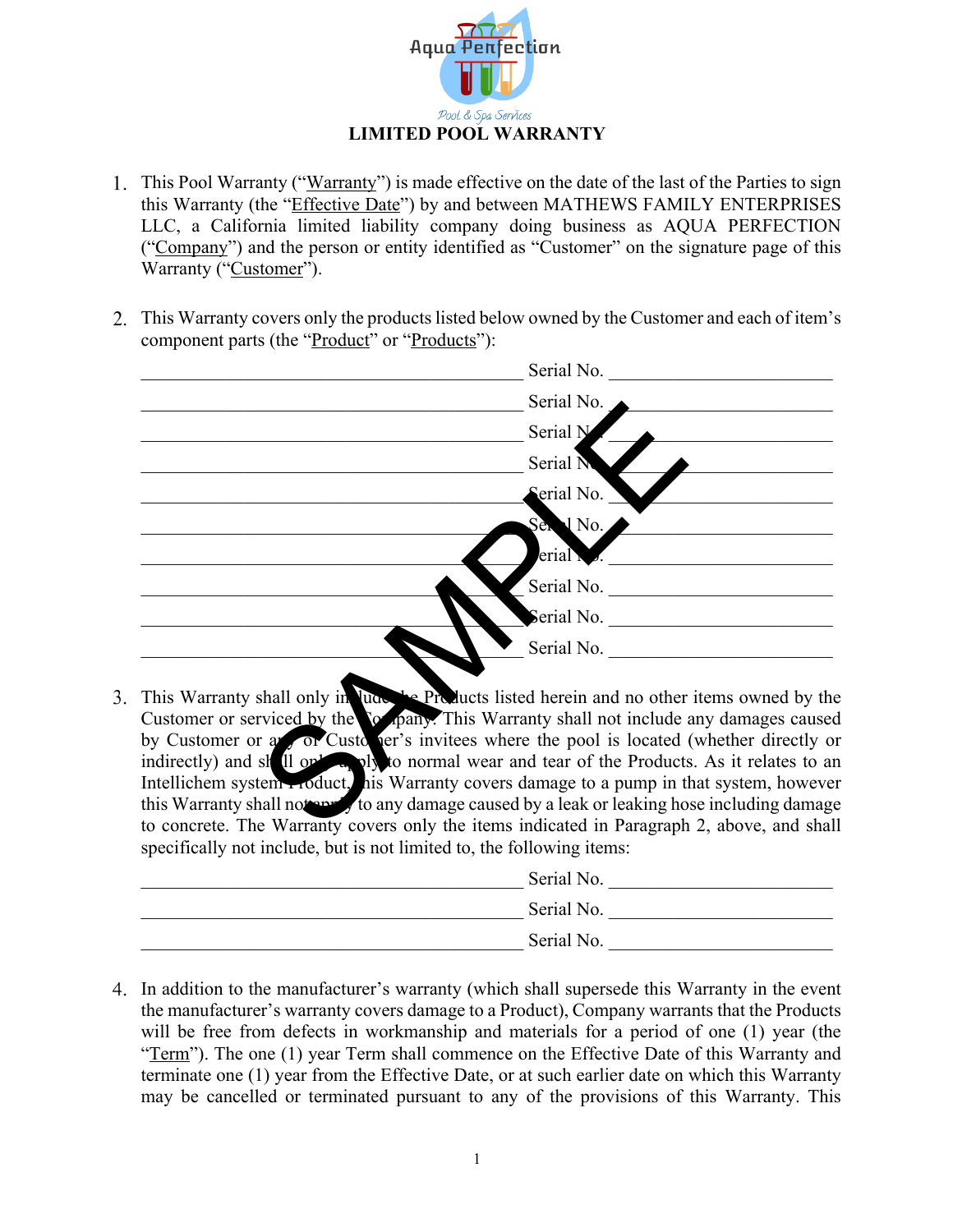Warranty may be renewed by Customer for successive one (1) year terms which shall commence annually on the Effective Date, provided, however that the additional term shall only be effective if payment is received in advance of the expiration of the current term (successive Terms also a "Term"). Customer may terminate and cancel this Warranty, and all payments due hereunder, upon providing thirty (30) calendar days' advance written notice to Company; provided, however, that if the Warranty is paid in full, no refunds will be provided to the Customer.

As consideration for this Warranty, Customer agrees to pay Company on either a monthly basis or annual basis in the amounts as follows:

 $\Box$  Annual Payment of \$495.00 due and payable on the Effective Date.

 $\Box$  Monthly Payments of \$49.00 due and payable on the Effective Date in advance of each month without further notice or demand by Company.

- 6. This Warranty shall only apply to the Products indicated  $h = \frac{1}{2}$  and shall not apply to any other products, parts, equipment, services, or otherwise, unless expressly indicated herein. Specifically, and without limitation, this Warranty shall not apply to any defect resulting or arising from the negligence of the Customer, including, but not limited to, a pump running dry due to the Customer allowing the water level in the customer's pool to reach a low level. This Warranty shall also not apply to damages failures, or reduction of performance of any Products, parts, or equipment caused by substitution or addition of equipment not designed, installed, or expressly authorized by Company. The Warranty shall also specifically not cover any damage to the structure of Customer's look or the Customer's decking, concrete, or other platforms and structures surrounding the Customer's pool. The coverage of this Warranty shall be determined in the Company's reasonable discretion. further notice or demand by Company.<br>
Shall only apply to the Products indicated a parts, equipment, services, or otherwise, unk<br>
parts, equipment, services, or otherwise, unk<br>
regligence of the Customer, including the val
- 7. This Warranty shall not apply any services, and more specifically services relating to the following items: f<sup>1</sup> ler cleans of cartridge, sand, or DE replacements, chemicals, conditioners, algicides, Pool Rx, we kiy pool service, intentional damage or negligence, fire, acts of God, acid or chlorine washes, replaster or tile repair, leak repair, leak detection, subterranean plumbing or pool equipment, pool covers and associated equipment, pool fencing, deck repairs of any kind, pool popping, pool solar systems, or vinyl liner installation or repairs.
- In the event of a defect, malfunction, or other failure of a Product not caused by any misuse or damage to the Product while in the Customer's possession, the Company will remedy the failure or defect, without charge to you, up to the maximum coverage limit as specified in this Warranty. The remedy will consist of repair or replacement of the Product or Products. However, the Company will only provide a replacement if it is unable to repair the Product and determines that repair of the Product is not commercially practicable or cannot be accomplished. Any repaired or replaced Product shall also remain subject to the original one (1) year warranty from the Effective Date, or any subsequent term, and any repair or replacement shall not extend the original warranty period or start a new warranty period.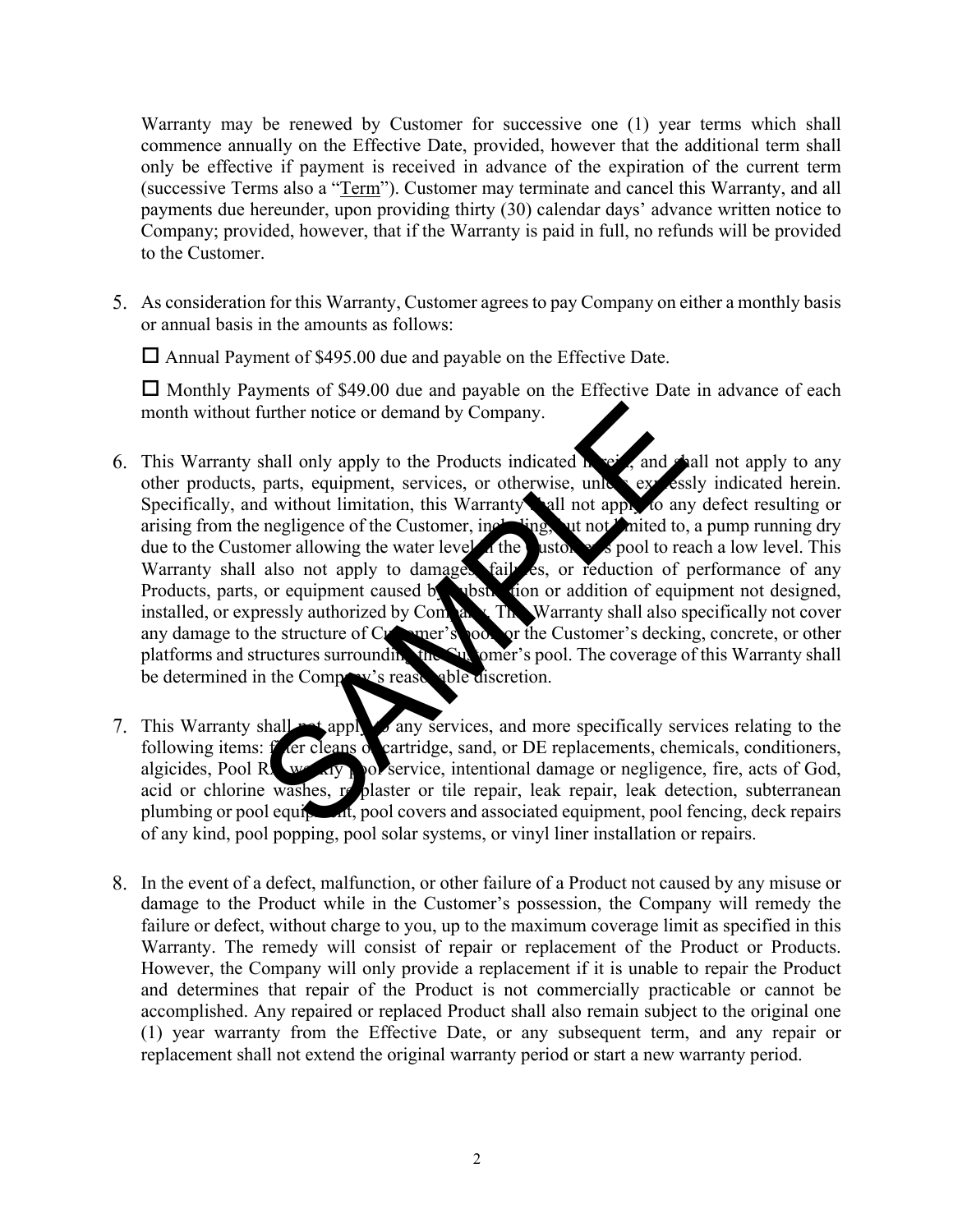- The maximum coverage by Company under this Warranty shall not exceed two thousand dollars (\$2,000.00) for all parts and labor associated with the repair or replacement of the Products under this Warranty. This maximum coverage shall include the fair market retail value of any replacement parts or Products as determined by the prices then-published by Company for such Products, and all labor expenses expended by Company relating to the installation or repair, which shall be determined by the then-going rate of labor Company offers for the same or similar services to other customers. If costs (including labor and parts) exceed two thousand dollars (\$2,000.00), then Customer shall be responsible for the costs and expenses in excess of the maximum coverage. The two-thousand-dollar (\$2,000.00) maximum shall be applied collectively to the Products covered by this Warranty for each Term, and in no event shall Company be responsible for repairs or replacement of any Products once the maximum coverage amount has been met.
- 10. THIS WARRANTY IS MADE ON THE EXPRESS UNDER TANDING THAT THERE **IS NO IMPLIED WARRANTY OF MERCHANTABILITY, THAT THE GOODS SHALL BE MERCHANTABLE, OR AN IMPLIED WARRANTY THAT THE GOODS SHALL BE FIT FOR ANY PARTICULAR PURPOSE. A 4S WARRANTY IS MADE SHALL BE FIT FOR ANY PARTICULAR PURPOSE. ON THE EXPRESS UNDERSTANDING THAT THERE ARE NO OTHER EXPRESS OR IMPLIED WARRANTIES UNDER WHICH THE CUSTOMER MAY MAKE A OR IMPLIED WARRANTIES UNDER WHICH CLAIM REGARDING THE PRODUCTS OR SEVICES OF COMPANY. THE CUSTOMER ACKNOWLEDGES THAT HE/SHE IS NOT RELYING ON THE**  COMPANY'S (OR REPRESENTATIVE OF THE COMPANY'S) SKILL OR **JUDGMENT TO SELECT OR FURNISH PARTS AND PRODUCTS SUITABLE FOR**  ANY PARTICULAR PURPOSE AND **THAT THERE ARE NO WARRANTIES** WHICH EXTEND BEYOND THE RESCRIPTION ON THE FACE OF THIS **WARRANTY**. This Warranty constructed the entire agreement by and between the parties, and any other prior written a non-end-representations or agreements are deemed merged into this Warranty. This Warranty may only be amended by express written consent of both Company and Customer. NOT THE EXPRESS UNDER TANDITED WARRANTY OF MERCHANTABLE OR AN IMPLIED WARRANTIC TO THE TOR ANY PARTICULAR PURPOSE. AS WARRESS UNDERSTANDING THAT THE CUSTOME<br>
AREAS UNDERSTANDING THAT THE CUSTOME<br>
AREAS UNDERSTANDING THAT T
- **FOR BREACH OF ANY WRITTEN OR IMPLIED WARRANTY ON THE PRODUCTS YOU ARE LIMITED TO THE FOLLOWING DAMAGES:** In the event of a breach of Warranty, the Customer shall only be entitled to liquidated damages in the maximum amount of the sum already paid to the Company under this Warranty, which shall in no event exceed the payments of the prior twelve (12) months or one (1) annual payment. **TO THE MAXIMUM EXTENT PERMITTED BY APPLICABLE LAW, COMPANY (INCLUDING ITS MEMBERS, OFFICERS, MANAGERS, EMPLOYEES, AND REPRESENTATIVES) SHALL NOT BE LIABILE TO CUSTOMER FOR ANY INJURY, DAMAGES, LIABILITIES, EXPENSES, AND/OR CAUSES OF ACTION FOR PUNITIVE, CONSEQUENTIAL, EXEMPLARY, AND OTHER DAMAGES**. Some states do not allow the exclusion or limitation of incidental or consequential damages, so the above limitation or exclusion may not apply to you. The remedies contained within this Paragraph 8 shall be the exclusive remedies of the Customer. Further, all actions by either Customer or Company against the other must be commenced within one (1) year of the later of the date the action accrues or one (1) year of the termination of the Warranty. **BY**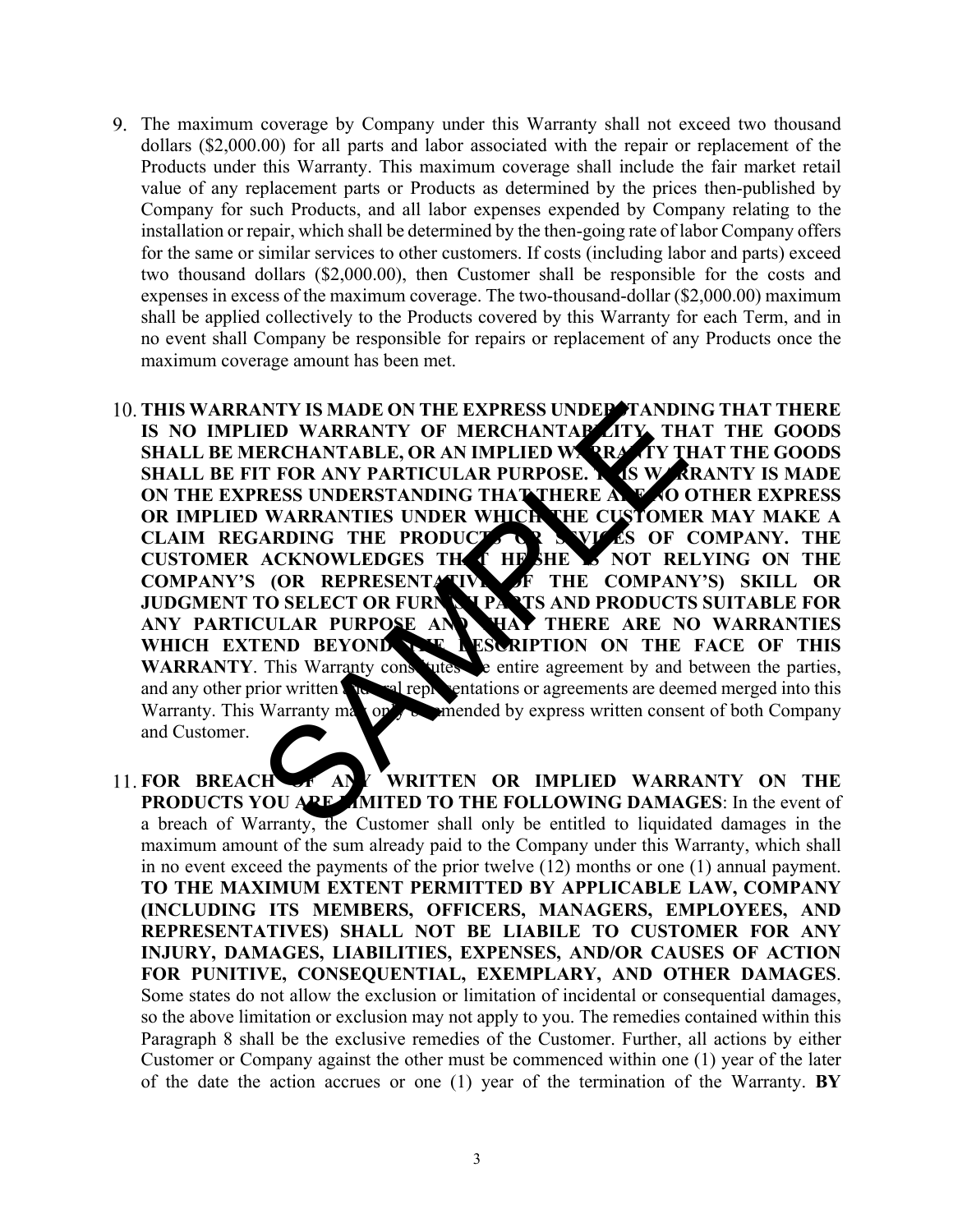## **CUSTOMER'S INITIALS BELOW, CUSTOMER IS EXPESSLY AGREEING TO THE LIMITATION OF DAMAGES IN THIS SECTION 11**.

**\_\_\_\_\_\_\_\_\_\_\_\_\_\_\_\_ \_\_\_\_\_\_\_\_\_\_\_\_\_\_\_\_**

**\_\_\_\_\_\_\_\_\_\_\_\_\_\_\_\_ \_\_\_\_\_\_\_\_\_\_\_\_\_\_\_\_**

### Customer Initials Customer Initials

All disputes the arising out of or relating to this Warranty, including the interpretation hereof, shall be settled by arbitration in Sacramento, California, by a single arbitrator in accordance with the Commercial Arbitration Rules of the American Arbitration Association then in effect. The arbitrator's award shall be final, and judgment may be entered upon it by any court having jurisdiction thereof. All costs of the arbitration and the fees of the arbitrators shall be allocated between the parties as determined the arbitrators; provided, however, that the prevailing party shall be awarded attorney's fees and costs. **BY CUSTOMER'S INITIALS BELOW, CUSTOMER IS EXPESSLY AGREEING ARBITRATION AS THE SOLE DISPUTE** RESOLUTION METHOD REGARDING DISPUTE ARISING OUT OF THIS WARRANTY, AND THAT CUSTOMER SHALL NOT HAVE THE RIGHT TO A **TRIAL BY JUDGE OR JURY**.

### Customer Initials Customer Initials

- 13. If any manufacturer warranty applies to a **Noduck** Company and Customer shall, to the extent possible, first apply, utilize, and exhaust  $\mathbf{e}$  benefits of the the manufacturer warranty. In no event shall this Warranty supersede a manufacturer's warranty and no application of this Warranty shall occur until after all manufacturer's warranties have expired or been exhausted for all covered Products. SAMPLE TO A SAMPLE TO A REFORM AND THAT CUSTOMER SHALL NO THAT CUSTOMER SHALL NO THAT CUSTOMER SHALL NO THAT CUSTOMER SHALL NO THAT CUSTOMER SHALL NO THAT TO USTOMER SHALL NO THAT THE DGE OR JURY.<br>
THE DGE OR JURY.<br>
THE DG
- 14. The Magnuson-Moss warrant Act shall not apply to this Warranty as the written Warranty is not a part of the basis of the bargain (sale of products) between the Customer and Company, as the Warranty applies to current Products already installed in Customer's pool prior to the Effective Date, as well as products that Company may purchase after the Effective Date under this Warranty as applicable.
- This Warranty extends to the *original* purchaser of the Products (i.e. not applicable to resale of products or subsequent homeowners where the pool is located) and the homeowner(s) where the pool is located, and to each transferee owner of the Product during the Term of the Warranty. Any transfer of this Warranty shall be authorized in writing by Company prior to such transfer, and all transfers in violation of this Section 15 are void. Any transfer of this Warranty only entitles the new homeowner coverage for the remainder of the original one (1) year warranty term and does not create a new Term or extend an existing Term.
- To obtain performance of any obligation under this warranty, Customer must notify Company in writing at the address below of any defect in workmanship, Products, materials, or parts within a reasonable amount of time, which shall in no event exceed fifteen (15) calendar days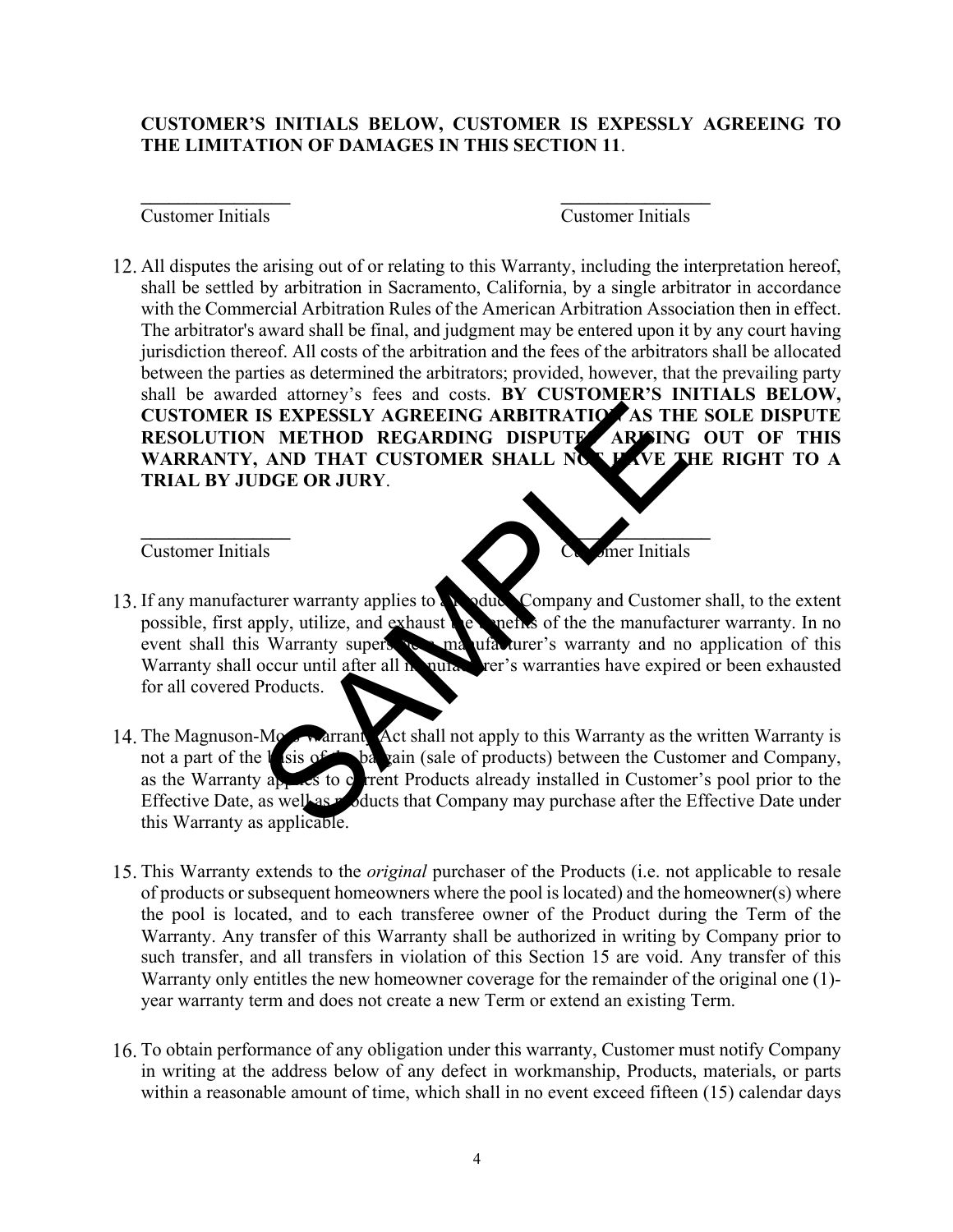from the date of the defect (as determined in Company's sole and absolute discretion if unknown). Upon receipt of the written notice from Customer, Company shall, within a reasonable amount of time, assess the Products to determine if there is a valid claim under the Warranty. The assessment by Company shall be conducted for a service fee of seventy-five dollars (\$75.00) which shall be paid prior to the assessment and in addition to any payments under this Warranty. Customer shall strictly adhere to the procedure in this Section, or the Warranty shall not apply.

- If Company shall, without fault, be delayed or prevented from the performance of any act required by this Warranty by reason of acts of God, strikes, lockouts, labor troubles, war, terrorism, pandemic (excluding the COVID-19 pandemic), shelter-in-place or similar governmental orders (federal, state, county, or municipal), or inability to procure materials, equipment, or parts, the obligation so affected under this Warranty shall be excused for a period equal to the period of such delay. In the event of a force majeure vent such party shall proceed with all diligence to complete the performance of the act upon the cessation of the force majeure event.
- 18. This Warranty shall be governed by California law United States, without reference to rules regarding conflicts of law. The California State Superior Court Leated in Sacramento County, California, shall have exclusive jurisdiction  $\epsilon$  or disputes between the parties, and the parties hereby consent to the jurisdiction and venue in Sacramento County, California.
- 19. If any term or provision of this Warranty or the application thereof to any person or circumstance, shall to any extent be wall to be walid, void, or unenforceable, the remaining provisions of this Warranty and any application thereof shall, nevertheless, continue in full force and effect without being impaired or invalidated in any way. The parties agree to replace the invalid, void, or unenforceable term or provision with a term or provision that provides Company the maximum protections under applicable law. ion of such delay. In the event of a force majeure vent such<br>ce to complete the performance of the actor of the ce<br>to complete the performance of the actor of the ce<br>shall be governed by California law Varied States. With<br>
- 20. No waiver of any term, provision, or condition of this Warranty, whether by conduct or otherwise, in any one or more instances, shall be deemed to be or be construed as a further or continuing waiver of any such term, provision, or condition or as a waiver of any other term, provision, or condition of this Warranty.
- This warranty gives you specific legal rights, and you may also have other rights that vary from state to state. Some states do not allow limitations on how long an implied warranty lasts, so the above limitations may not apply to you.
- 22. The words "execution," "execute," "signed," "signature," and words of like import in or related to this Warranty shall be deemed to include electronic signatures, which shall be of the same legal effect, validity or enforceability as a manually executed signature or the use of a paper. Customer and Company specifically agree that this Warranty may be electronically signed under the California E-SIGN Act, the Federal Electronic Signatures in Global and National Commerce Act, or any other similar state or federal laws based on the Uniform Electronic Transactions Act.